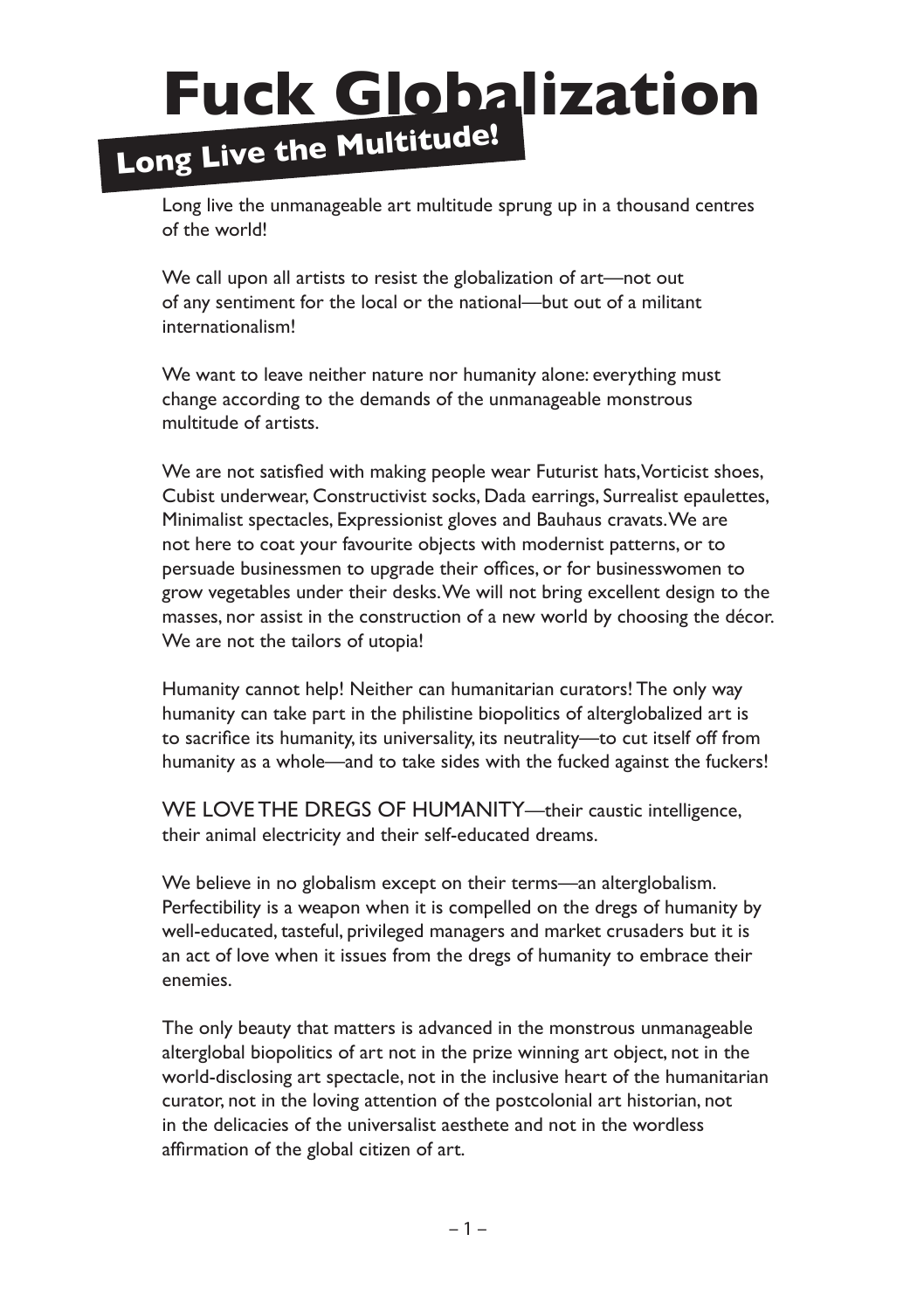The globalized artworld does not know what beauty is! Only those alterglobal agitators who recognize the violence that is done art and to the body and mind by biennialism, international art fairs, postcolonial curators, the new global collectors, and the globalized art schools, only those monstrous artists who challenge art's colonization by global capitalism on a daily basis because it pisses on everything that they cherish, only these militant partisans of savage resistance to the 'extremist centre' have a clue about beauty.

We do not want to fix the artworld's conspicuous afflictions, like a surgeon's cure or a PR company's rebranding. We want to see the artworld change bit by bit as the unmanageable multitude of artists, in alliance with the alterglobal dregs of humanity, assert their power here and there, spreading like a beautiful rash across the skin of the earth.

We, the monstrous artists, will not change the world on the behalf of the dregs of humanity, not because we have any soft Deleuzean sensitivities towards not speaking for others, but rather because we are not a vanguard: we are militants among others, not their leaders, not their managers, not the designers of their freedom. We will certainly speak for them—we will write manifestos for them! and we will read aloud these manifestos at the top of our lungs!—but we are not experts, bureaucrats or entrepreneurs, and will not profit from our love of the dregs of humanity.

**WE WANT A THOUSAND REVOLUTIONS** and to feel the crude energy of revolution flowing through the world like alcohol in its veins.

All the best artists from the multitude are always revolutionary, just as all the best artists in the market have to have a strong traditional vein. Globalization permits these two to meet on the condition that the privileges of the latter settle everything in advance. The militant alterglobalizing multitude of artists join forces to oppose, subvert, resist and abolish the power of the market to determine the future of art.

We, the art multitude, set out to be a force for all those vivid and violent ideas that could not reach public attention if we left the distribution of ideas to the market, to academia, or the state.

We—the unmanaged, unmanageable and self-managed multitude of monstrous artists—will be militantly popular. We will not appeal to 'the masses', which confuses popularity with profitability, but to the marginalized popular, the hard won popular and the downright demonized popular which are present in the bowels of every society. HERE'S TO THE MONSTERS! The moment anyone becomes an artist, they develop an affinity with monsters of all kinds. Art is nothing more than the setting free of a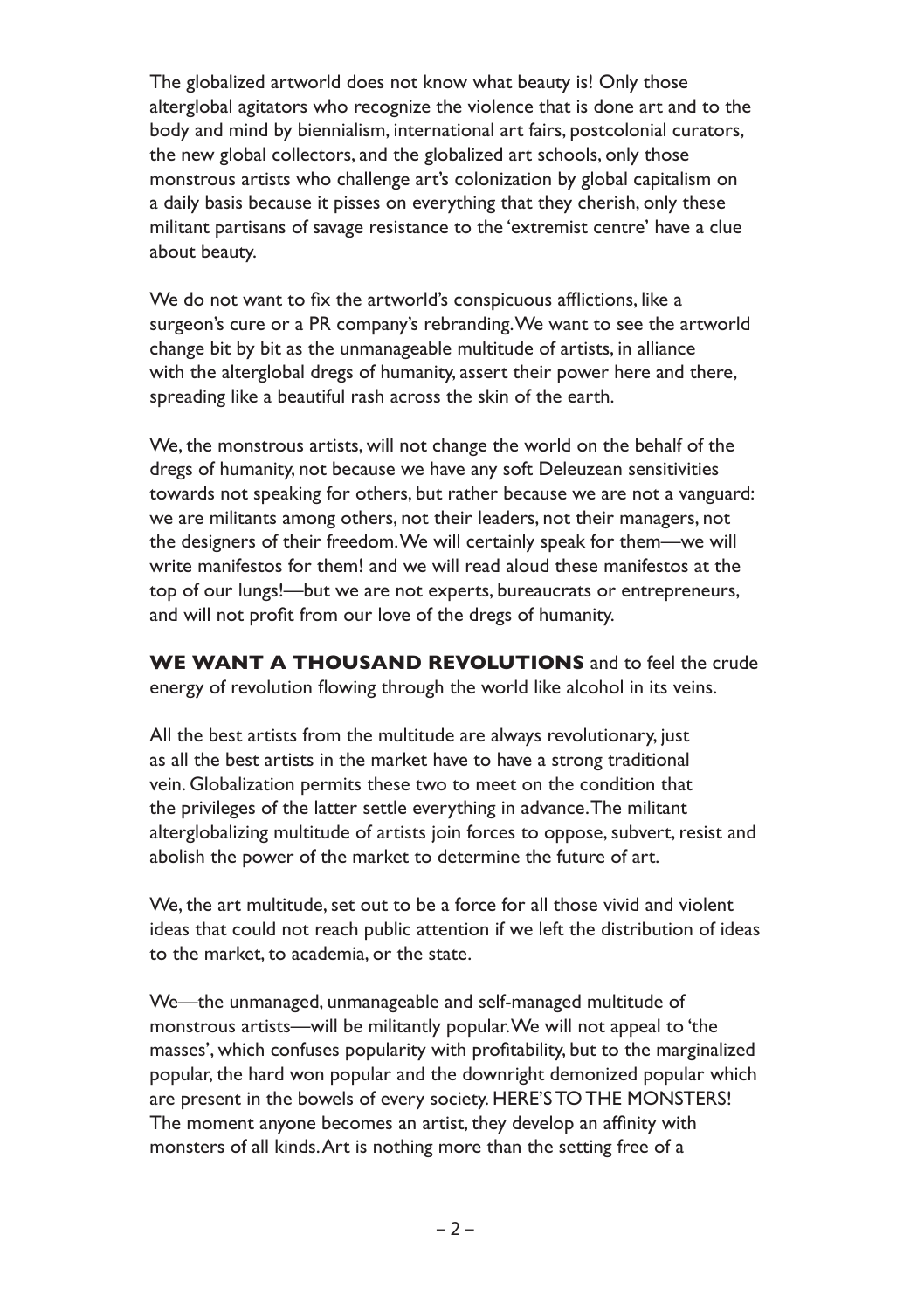multitude of monsters. We, the alterglobalizing swarm of artists, assert that this monstrous artist exists in everybody.

The cultivated and the authoritarian are attacked equally by the alterglobalizing multitude because it doesn't make a grain of difference if they oppose the interests of the world's underclasses with truth on their side or the army at their disposal.

The self-organized alterglobal anti-capitalist resistance to the professionalization, marketization and bureaucratization of art does not mean a new wave of amateurism, a politically inflected affection for kitsch or a naive defense of outsider art and the tastes of uneducated people, as some of you will say. Nor does it mean being aesthetically or intellectually shoddy. It means an art courageous enough to be monstrous to its core. And this means, among other things, not accepting the official knee-jerk denigration of amateurism, kitsch, the outsider, the uneducated, the shoddy and the monstrous.

Self-education (art education and general education) tends to produce monsters that are either tamed by the established hierarchies or threaten to smash them. Therefore it is in times when self-education has gone from strength to strength that a monstrous alterglobal autocritique of art flourishes.

But our love of self-education has absolutely nothing to do with the bureaucratic, instrumentalized, cynical emphasis on education that the modernizing political elite still express today. Self-education produces monsters but the political elite want state education to produce conformity, resignation and, above all, a good workforce.

How did these fuckers hijack education?!!? Education was always integral to every liberation movement and they have turned it on its head, using education to bind us ever more tightly to the market and to our fate as workers. Schools have become training camps for docile productive bodies. The universities have become money-grubbing businesses at the cutting edge of the neoliberal crusade against the public sector—education is a very small part of any university's portfolio these days. Education at all levels today could not be more suited to the interests of the rich if it had been produced by a conspiracy of billionaires!

We, the multitude of artists in league with the dregs of humanity, must make plans for the rich—and we will show them just how creative we can be when we reveal what we have planned for them! They will feel the ugly counterpower of our alterglobal monstrosity!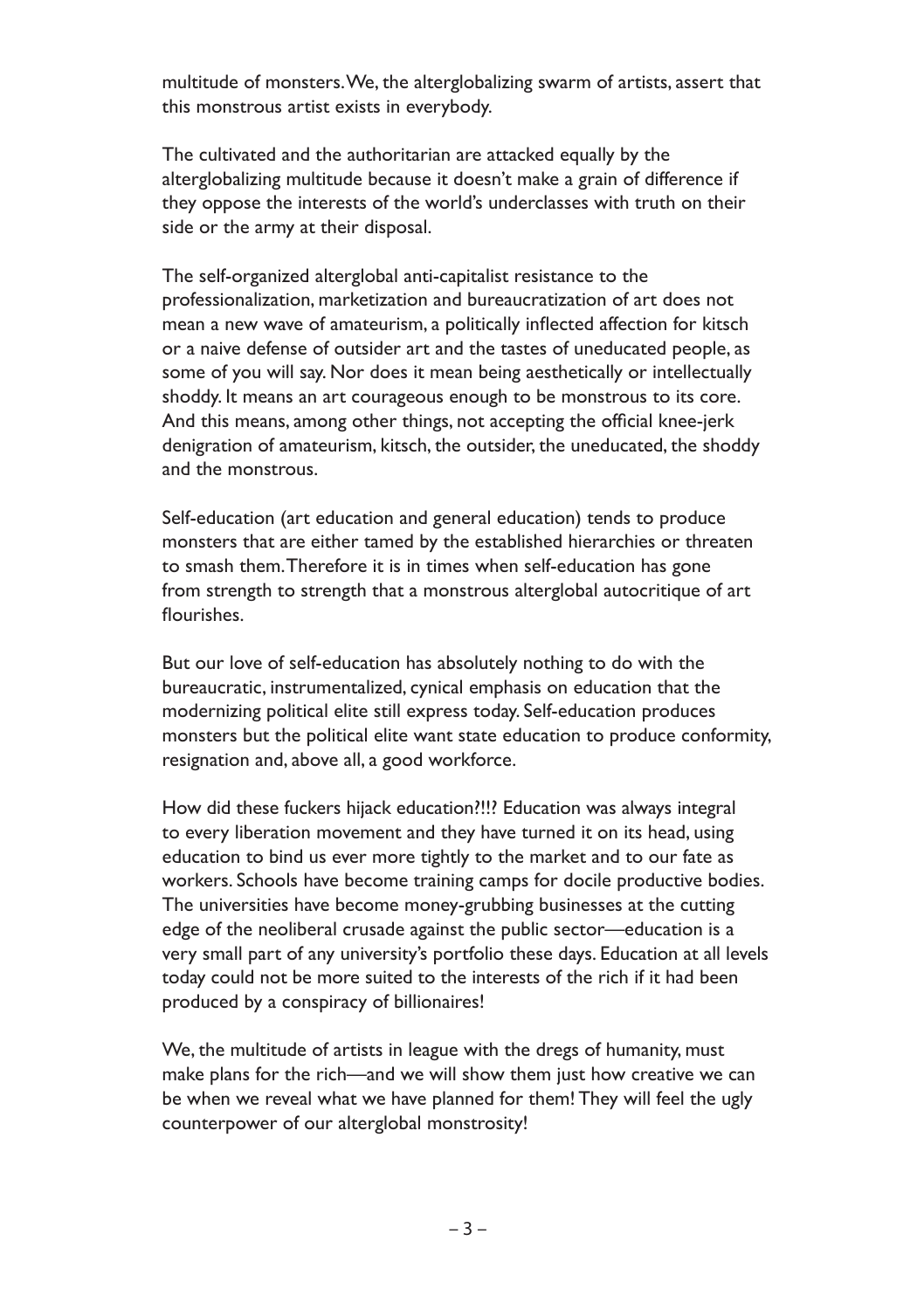We will build a threatening, dangerous and difficult art, not a revival of lost folk art, or a romantic fostering of fanciful 'as-ifs', but to encourage dissidents, militants, monsters and philistines, wherever their whistle-blowing can be even faintly heard.

We will kill off the globalized biennale, put the postcolonial curators out of business and wipe the art fairs off the face of the earth!

#### *A MILITANT FREEIENNALE OF THE MULTITUDE! WHY*

**NOT?** If you wait for it to happen then it will never happen. We must build the militant freeiennale of the multitude ourselves!

 *DO YOU THINK HANS ULRICH OBRIST HAS*  **PHILISTINISM IN HIM?** If not, we must oppose him!

*IS* CINDY SHERMAN AN ALTERGLOBALIST? If not, we must never forgive her!

 *MAY WE HOPE FOR A SAVAGE ASSAULT AGAINST THE GLOBALIZATION OF ART FROM DAVID CAMERON?* If not,

we must remorselessly attack him!

 *ARE YOU CONFIDENT THAT MICHAEL BLOOMBERG LOVES THE DREGS OF HUMANITY?* If not, we must forcefully introduce them to him!

 *DO YOU BELIEVE THAT LARRY GAGOSIAN HAS THE COURAGE TO BE MONSTROUS?* If not, we must hunt him down!

 *WOULD YOU TRUST SIR NICHOLAS SEROTA TO FIGHT IN A WAR OF RESISTANCE TO THE 'EXTREMIST CENTRE'?* If not, we must run him out!

 *CAN YOU SAY, WITH HAND ON HEART, THAT MARIAN GOODMAN WILL TAKE SIDES WITH THE FUCKED* AGAINST THE FUCKERS? If not, we must show her no mercy!

 *IS RADIO 4 SAVAGE ENOUGH?* If not, we must take it over!

 *IS MANIFESTA NURTURED BY AN UNBRIDLED AGGRESSION TOWARD THE MARKET?* If not, we must demand it to be militant, monstrous and philistine!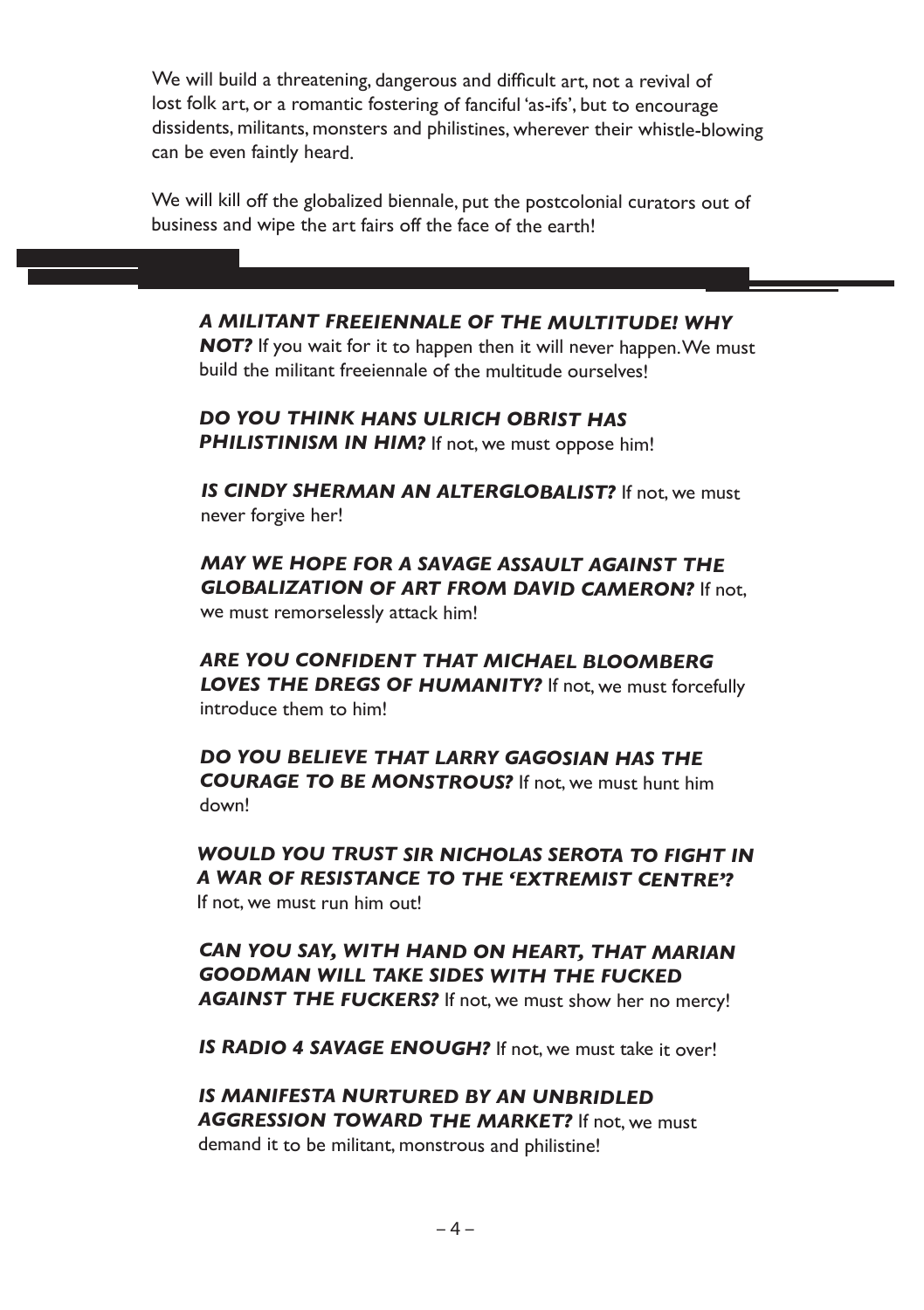We<br>are against the ethical victimization of the multitude, as we are against their financial<br>victimization of the multitude, as we are against their financial<br>exploitation, violent repression, political delegitimation, cultural instrumentalization.<br> ghettoization, geopolitical reterritorialization, and educational instrumentalization.

It is not necessary to be an outcast, to be unkempt or poor, to be an artist, but it is necessary to be in league with the outcast, unkempt and poor to be a revolutionary artist of the monstrous multitude. It is possible to be rich and handsome and, at the same time, to be an monstrous multitude. It is possible to be rich and handsome and, at the same time, to be an artist, but to be an artist who takes their cues from wealth and glamour is to dissolve art into globalization. Art is nothing to do with commodities, spectacle and (celebrity) even if, today, it seems to be nothing else. Any dog is as good as the celebrity artist. A bee sting is more

interesting than most group shows.

NEW FORMALISM (contemporary art's tribute to modernist product design) bores us. We don't want to go about drooling over streamlined kettles, mdf kiosks, neon windowpanes, fur mirrors or post-cubist curtains. Design is SMART. Products are USEFUL. So what!

Damien Hirst gushed twenty years ago about the beauty of the market. Koons, in his epic delight with the romance of the commodity, including his own wife, showed us how to love capitalism ten years earlier. Warhol gave Cold War capitalism the best art it could hope for. These artists are good, of course, but this mixture of sensational consumerism and for. These artists are good, of course, but this mixture of sensational consumerism and sentimental everydayism is a very narrow, resigned and underdeveloped affirmation of a wholly unacceptable, disgusting and scandalous situation.

Watch out! We, the multitude, are detestable animals! We are picturesque and amusing to the sentimental postcolonialist and the romantic humanitarian! But for how long? As soon as Watch out! We, the multitude, are to community but in the sentimental postcolonialist and the romantic humanitarian: But it will hear an almighty<br>the sentimental postcolonialist and take power into our own hands you will h the sentimental postcolonialse and take power into our own hands yet ethical frenzy against<br>We start to assert ourselves and take power into our own hands yet ethical frenzy against<br>WRTCM.—the sound of the ethical intellec the ungrateful bastards who now threaten civilization. The global citizen of the artworld is the ungrateful bastards who now threaten civilization. The global citizen of the artworld is repugnant without a single exception, *faire payer les riches!*

We want the monstrous unmanageable multitude to flare up everywhere like burning supermarkets!

# **Fuck globalization!**

# **Let's take the world!**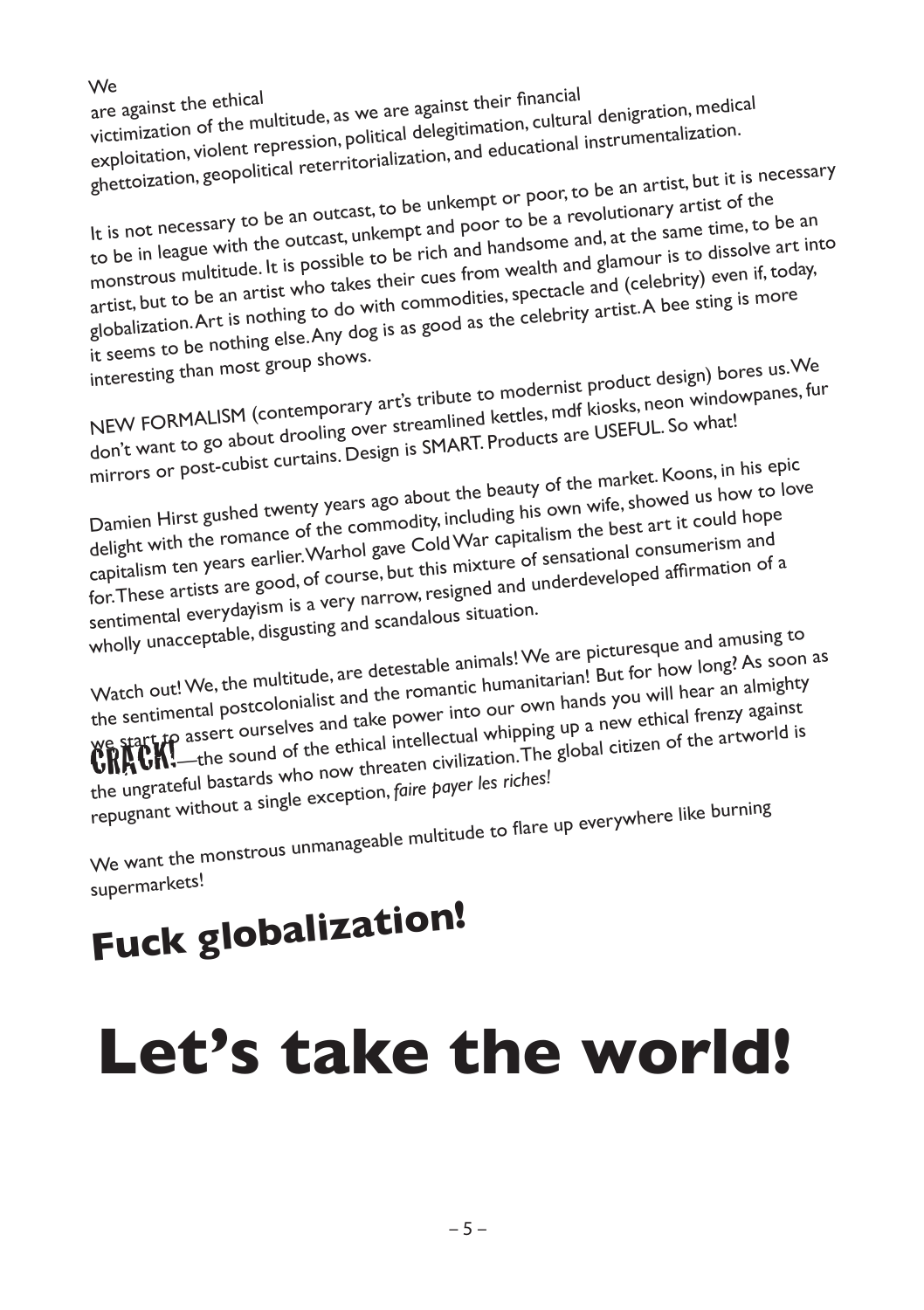

#### **DEMOLISH** the GLOBALIZATION of ART

**REJECT** the market, which exerts the universal tendency to monopoly (which is why it needs to be constantly monitored and regulated by the capitalist authorities themselves, just to remain a market at all!)

DEMOLISH the centralizing uniformity of the market-led global art spectacles! The biennial is nothing but a PR campaign for art's global supermarket!

**DEMOLISH** placemaking! ART has become the currency through which cities compete in an international market for business and tourism.

#### **DEMOLISH** the TITANIC INSTITUTIONS that MONITOR and MEDIATE the FLOW of ART AROUND the WORLD!

**DEMOLISH** the global system of ART FAIRS that guarantees the ever increasing share of wealth is siphoned back to THE RICHEST TERRRITORIES and their obnoxious ENTREPRENEURS, the new global collectors.

**DEMOLISH** THE EMPIRE'S ART MACHINE and its insatiable appetite for new markets, new resources and new investment opportunities.

**DEMOLISH** THE BIENNIAL'S narrow vision of the artworld unified in a single global marketplace that includes all the new territories!

**DEMOLISH** postcolonial art's LOCALISM and NATIONALism along with the supranational institutions — THE IMF, THE WTO and THE WORLD BANK — that have turned the nation-state into a lap dog!

**DEMOLISH** the NEW GLOBALIZED ART SCHOOLS that reach out to the PERIPHERIES of the artworld in order to CHARGE EXTORTIONATE FEES! (Yet another example of how PROFITABLE postcolonialism can be for the old Imperial powers.)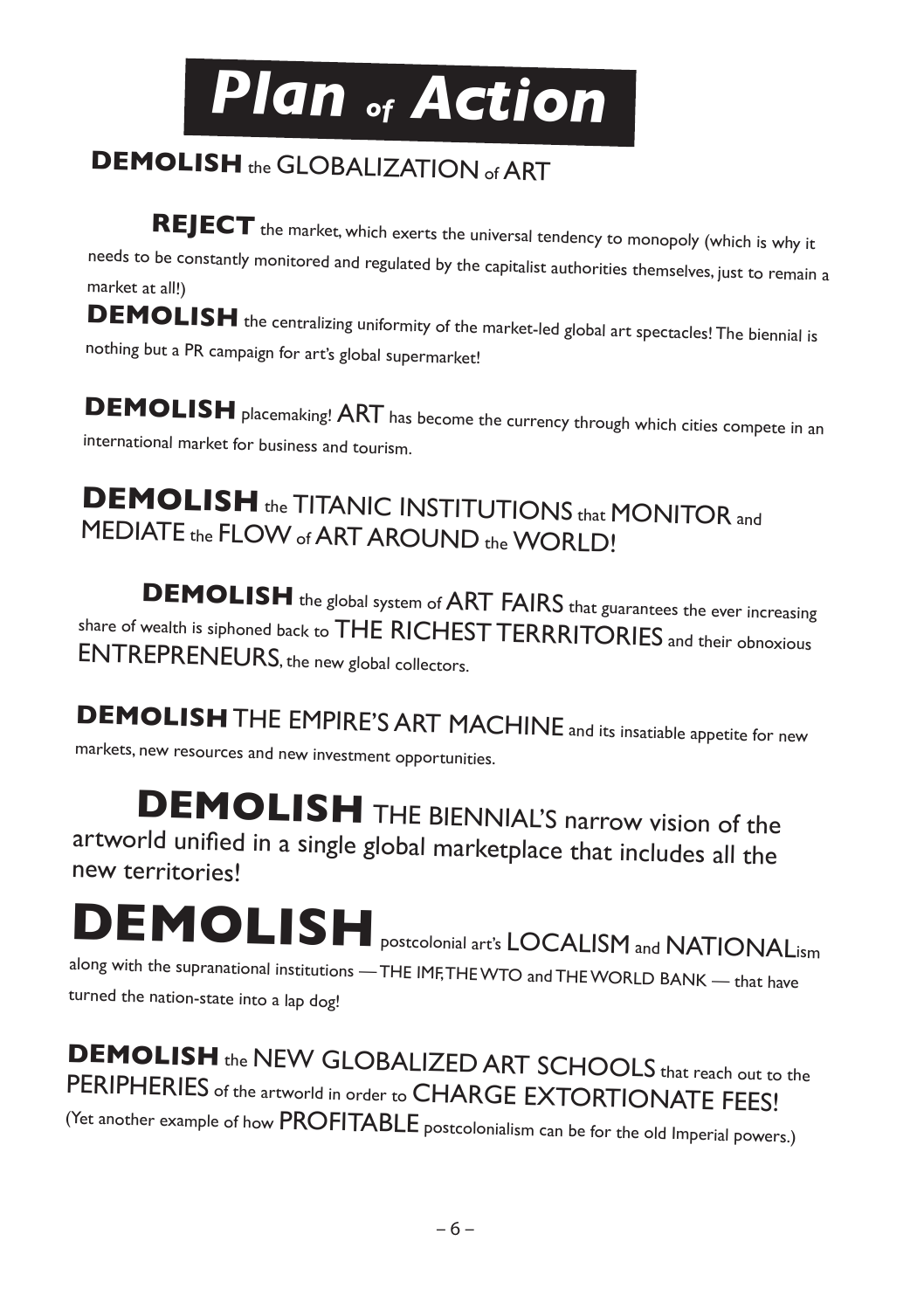**DEMOLISH** the PANELS and BOARDS that set the tokenistic postcolonial agendas for every managed global encounter in the art machine! **DEMOLISH** the panoply of managers that keep back the DRASTIC WINDS of alterglobal monstrosity!

**DEMOLISH** a global art system that NEEDS SO MUCH VAST<br>MACHINERY TO PRODUCE its ethical encounters with the Other!

**DEMOLISH** THE CURATORIAL MONOPOLY on art's

organization and management. And spit on every

*HYBRID-LOVING ÆSTHETE WILD NATURE TOURIST CAREERIST POLICE DOG IGNORANT EXPERT OPPORTUNIST CYNIC IRONIC SELF-PUBLICIST CONCEPTUAL CHORUS GIRL ARSE LICKING TREND SETTER*

## **DEMOLISH** the flabby Tate that can **manufacture no savagery, but can only drop facts on us in a drizzle like a TV series by The History Channel.**

**DEMOLISH** the lazy critics that cannot stiffen the back of art's CELEBRITIES, or stop the torrent of STEEL oozing along the DISUSED CANAL system.

But before 1989 we saw distinctly both the organized resistance to the possible and the strenuous demand for the impossible here.

May some vulgarly inventive, but unflinching horde, arise, and shock the world with its harsh BLIZZARDS.

## *LET US UNCORK HISTORY WITH A HATFUL OF HOMEMADE FIREWORK DISPLAYS.*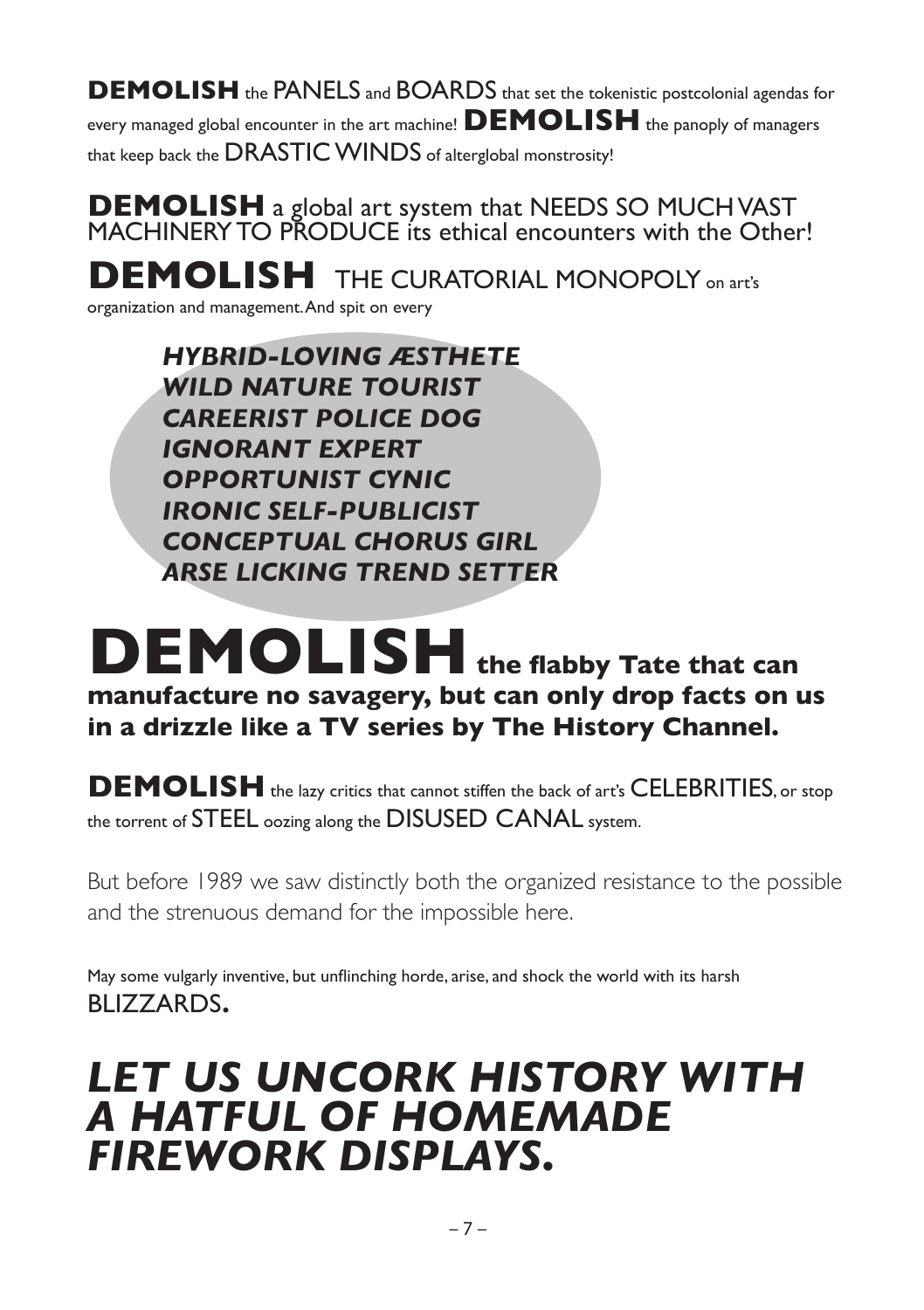WE CALL ON ALL MILITANT ARTISTS TO ORGANIZE THEMSELVES WITHOUT THE HELP OF OUR LITTLE MANAGERIAL CHEMIST THE CURATOR!

#### COME ON! LET'S **DEMOLISH** THE ART FAIRS!

who cares what the collectors want?!! DEALERS *ARE* SHOPKEEPERS! COLLECTING *IS* BLACKMAIL! AUCTION HOUSES *ARE* SECOND HAND CAR DEALERS! THE ART FAIR *IS* A MECHANISM FOR STEERING PRACTICE AND FIXING PRICES!

THE ART FAIR *WANTS* THE MARKET (AND ITS MILLIONAIRE COLLECTORS) TO DECIDE WHAT ART *WE* HAVE.

GLOBAL PAROCHIALISM. Complacent wealthy art lovers, so much respect for art and money!—Oh!—Art is wonderful: but all luxuries are!

# **DEMOLISH**

COMMODITIES (Art, Taste, Social Critique)

- Promotion (Criticism, Catalogues, Press Releases)
- Value (Beauty, Craft, Skill)
- Aesthetics (Feeling, Subjectivity, Privacy)
- Spectacle (Monumentalism, Universalism, Access)
- Stupidity (Journalism, Otherworldliness, Tourism)
- Economy maniacs (Opportunists, Bullies, Morons)

**DEMOLISH** COPYRIGHT. Clap-trap Heaven of legal leaches and

legislative professors. Ubiquitous lines of silly little words that bind, apportion and monopolize. *Mal mots de Triomphe.*

Investment opportunies lead to endless prettiness.

Art appreciation as a branch of property development.

Art as the spiritual supplement of business.

We don't judge a society by the way it loves and promotes beauty but by the way it loves and promotes monstrosity, savagery and philistinism.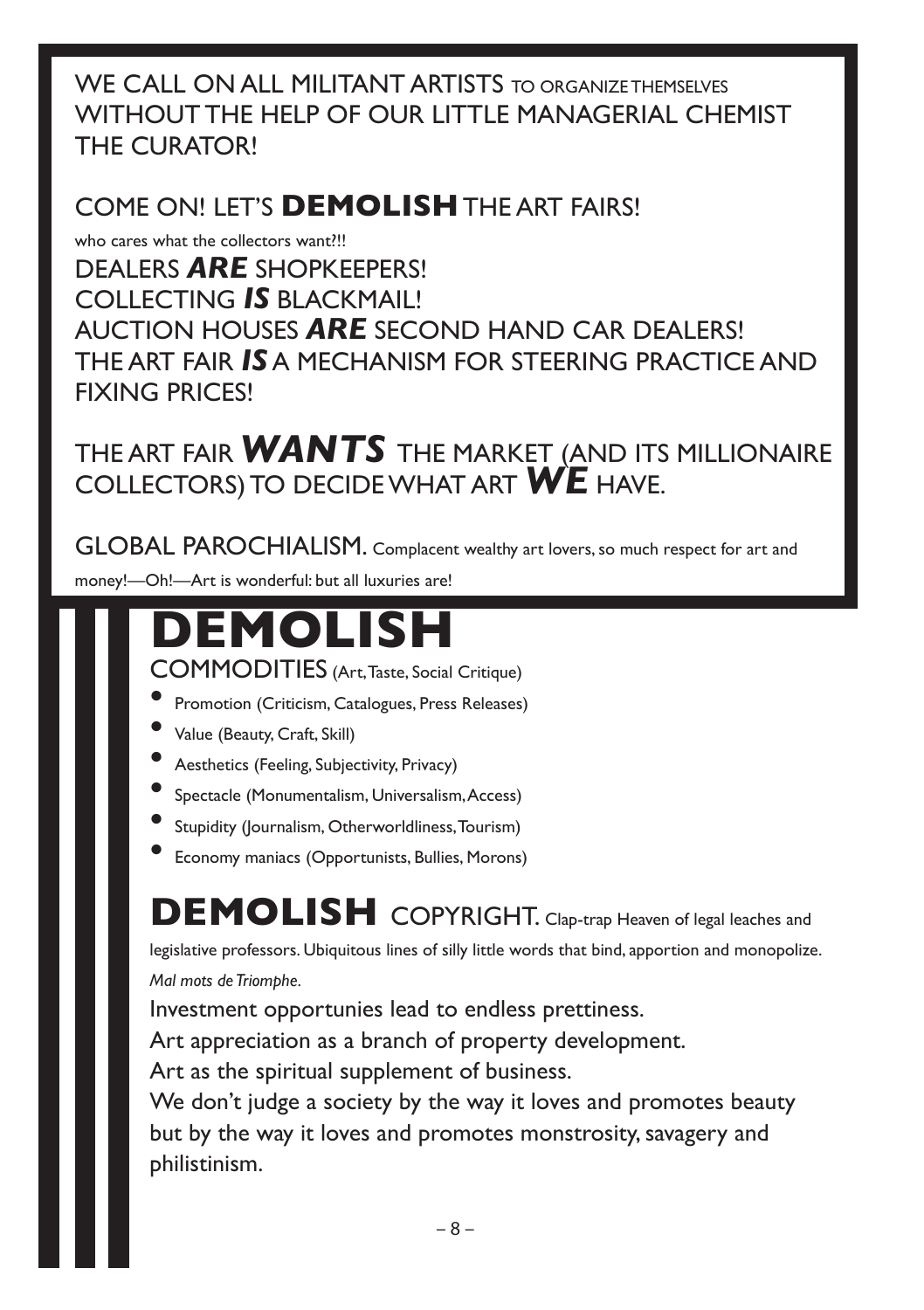# **ENOUG**

THE EMPIRE OF EXPLOITATION will fall and the impoverished multitude will replace it

with new forms of encounter and exchange that have nothing at all to do with money, commodities, wealth

and profit.

# **ENOUGH!**

THE EMPIRE OF THE BIENNIAL SPECTACLE will collapse and the

unmanageable multitude of artists will replace it with new forms of encounter and exchange that have nothing at all to do with postcolonial, identity, nationhood and new markets.

#### **ENOUGH!** f,

SHALL WE DEMOLISH EVERY LAST TRACE OF FINANCIAL INTIMIDATION, COLONIAL UNIVERSALISM AND CULTURAL CENTRALIZATION THAT GLOBALIZATION INFLICTS ON THE WORLD OF ART AND CULTURE? ABSOfuckingLUTELY!





It is time to GET RID of MANAGERIALISM and the SNOBBERY of bureacrats in the organization of art (disease of Taylorist economics and the mutual degradation and hierarchy that it requires in art as much as industry)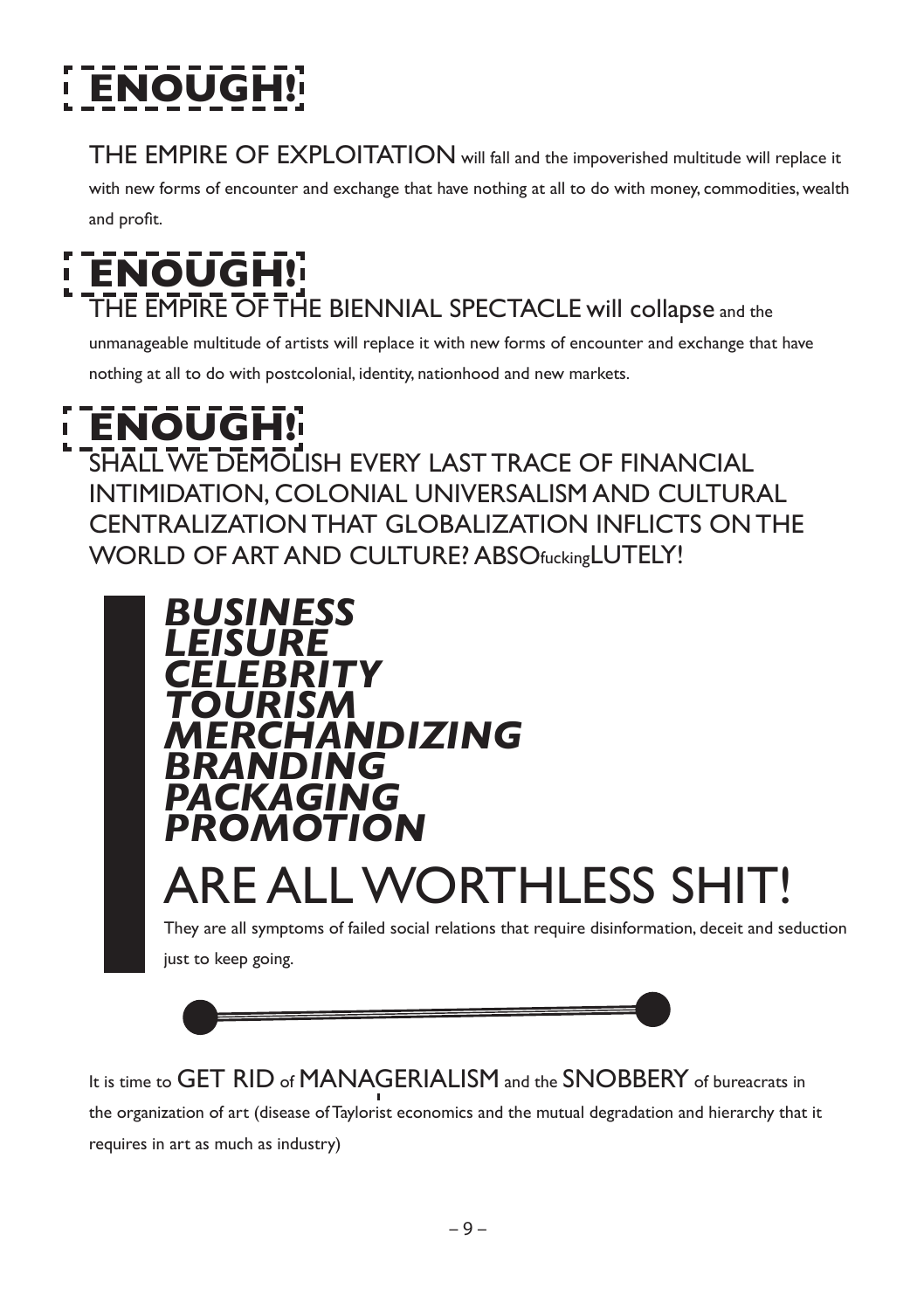# **DEMOLISH** the FEAR OF RIDICULE

(and the Institutionalized conformity to a narrow definition of quality that promotes it)

# **DEMOLISH** the reign of

#### *CALCULATION SIGNATURE STYLES SUPPLY AND DEMAND*

Put an end to this damaged and damaging RULE OF MARKET FORCES (properly understood as forcing the will of those with buying power on the rest if us) (we know that every force has an equal and opposite counter force AND WE ARE THE COUNTER FORCE: THE DREGS OF HUMANITY ARE ON THE MARCH!)

## **FUCK GLOBALIZATION! AND FUCK ALL OF ITS OFFICERS AND AGENTS:LIST**

THE PROFESSIONAL THE GOOD WORKER THE CURATOR THE COLLECTOR AND MANAGERS OF ALL TYPES,

including the humanist ones, the postcolonial ones, the democratic ones and the sensitive ones.

ABANDON THE AMATEUR

ANTHROPOLOGIST and the ART-PIMP; CRUSH the popular JOURNALIST and the CONSERVATIVE PHILOSOPHER OF BEAUTY; REJECT the SYCHOPHANTIC TV PRESENTER and the CUTTING EDGE ENTREPRENEUR!!!!!

#### **HECKLE AESTHETES**

Quack  $ACADEMIC$  drug for stupidity and sleepiness. Arch enemy of the multitude, conventionalizing like shock and awe, freezing supply and demand in universalizing theory. LET'S ENVELOP THESE BASTARDS in the ferocious chemistry of savage, unflinching laughter.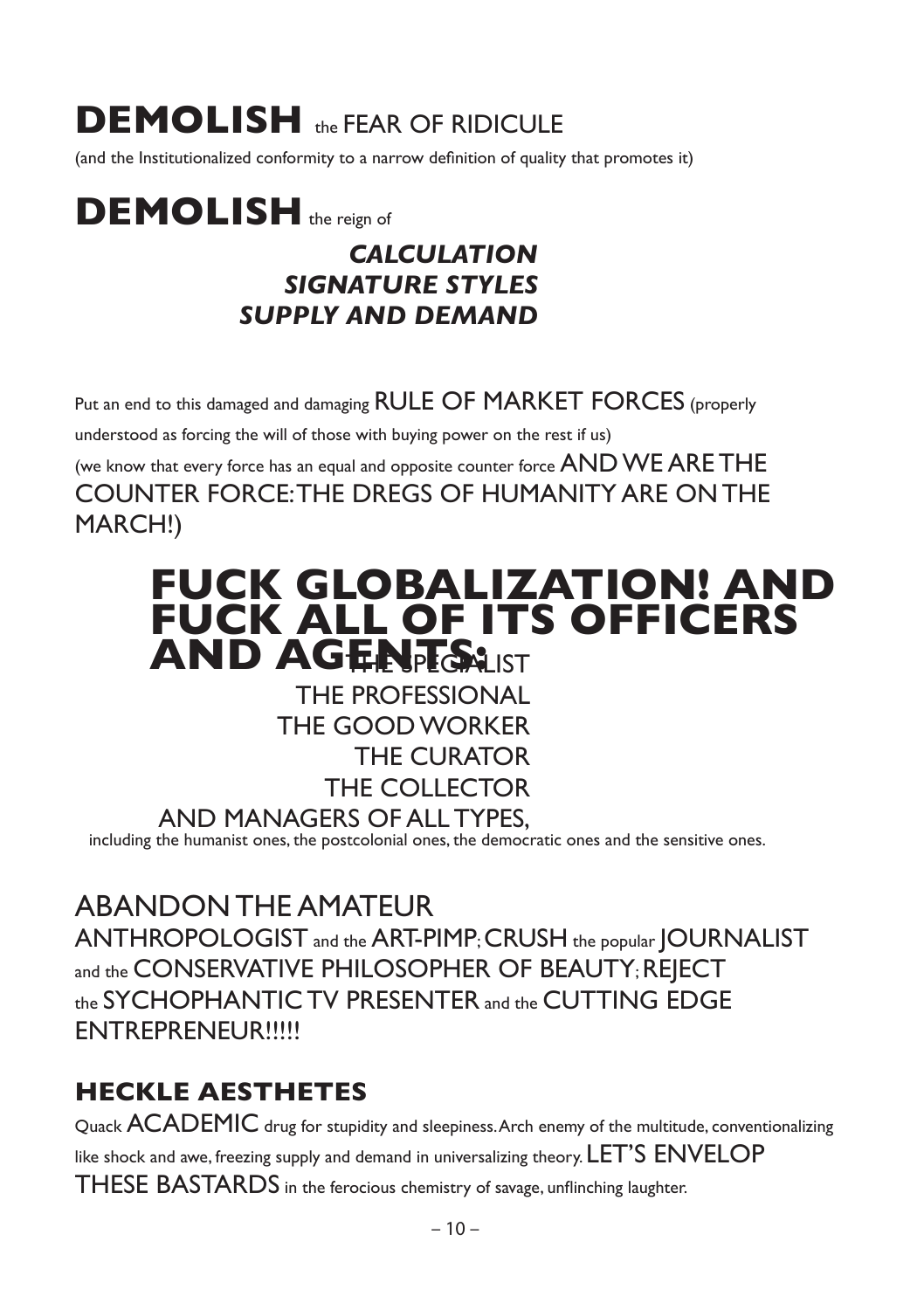# **DISOWN CELEBRITY** PROFIT'S FIRST COUSIN AND SPOUSE.

We insist that accomplishment and popularity do not have to be commodified, packaged and mass produced in the form of celebrity.

It is impossible to have CELEBRITY without the centralizing and monopolizing FORCE of the misnamed FREE MARKET in which everything, including personality itself, is commodified, industrialized and trademarked for the sole purpose of exploiting profit from ownership. Well, not for long! Do not read our hatred of celebrity, commodification and managerialism on a global scale and in any way connected to the old conservative tenderness for art's isolated autonomy. NO WAY! We do not want to protect art from the world. We understand art as utterly bound up with the world, sharing in it's guilt and scarred by it's divisions. We want to change them both. And, as artists, we want to change the world twice: once, because it is wrong; and twice, because of what it does to arth

**FUCK** those who will read this manifesto with JADED EYES in luxurious settings. **FUCK** the years 1989 to 2010. Two decades of neo-liberal and neo-conservative advance. **FUCK** the abysmal inexcusable middle-class (who have sold their political liberty for a portion of the capitalist's profits). **FUCK** pasty shadows cast by gigantic academic reputations (criticism of everything except the global system that hands them their Kong's ransom). WRING THE NECK OF all careerist bookish theorists of the end of history born in that progressive white wake. **FUCK** their weeping whingeing—authentic RHETORIC of APOLOGIST and SERVANT of the rich—SENTIMENTAL HYGIENICS

> Demolish DELEUZEANISMS (wild subjectivity cranks) FRATERNIZING WITH NOMAD MUSHROOMS—raptures and roses of erotic bookshelves, culminating in a PURGATORY OF PAINT.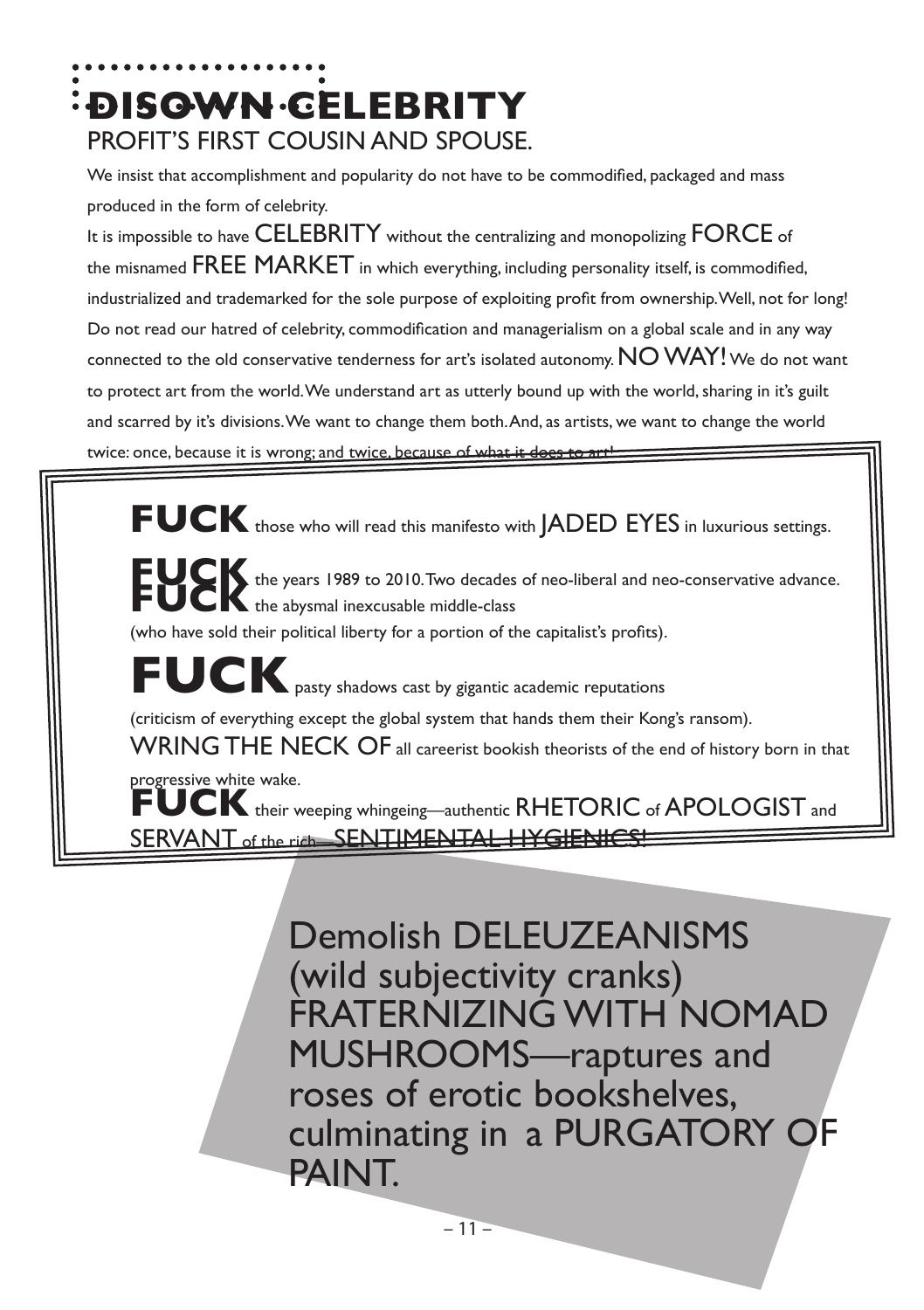#### CALL TIME ON THE PREDICTABLE OUTCOME OF MARKET **FORCES**

#### **money begets money the rich get richer**

**the poor get poorer** \_\_\_\_\_\_\_\_\_\_\_\_\_\_\_\_\_\_\_\_\_\_\_\_  $\mathsf{THE}$  ART MARKET is a racket that circulates money and luxuries among the wealthiest people  $\parallel$  in the world for whom wealth is SIMPLY not ENOUGH! money can't buy taste, they say wealth is vulgar compared to art, say the art collectors, all you need is the love of art, they insist And we remind them: it is easier for a camel to pass through the eye of a fucking needle, than it is for a

millionaire to survive the coming to power of the multitude.

### **WATCH OUT**

all those today who have taken on that rotten orrery of the art machine, and still crack their whips and stump up the cash, as though the whole world was nothing but a provincial town.

#### *WE WHISPER IN YOUR EAR A GREAT SECRET.THE WORLD IS NOT A PROVINCIAL TOWN (a global village).*

We will allow Zoo (out of hope of what it might have been, not what it couldn't resist becoming). But we do not want the GLOOMY FRIEZE-ING CIRCUS in any shape or form. IT IS CAPITAL'S CIRCUS! It is NOT MEANT FOR ARTISTS OR EVEN CURATORS! Money loves the Sixties (Pop, of course, but Minimalism and Conceptualism too)

#### *CLEVER CLOWNS, IDEAS BOYS GOING BACK TO PAINTING, TROUPS OF PERFORMING RETAILERS*

(who complain that sales don't pay for a three storey house in Hoxton).

#### MAKE **NO** EXCEPTION (and no excuses) **FOR**

old age pensioners who were radical in their twenties, priestly practitioners who are more radical than

their peers, (like newsreaders who bully politicians) (like rock stars who want to look after the world)

| the bleeding Stuckists,  | honesty,                        |
|--------------------------|---------------------------------|
| business as usual,       | vulnerability,                  |
| success,                 | trying,                         |
| necessity,               | stupidity,                      |
|                          | skill (craft, time, nostalgia), |
| they did one good piece, | single-mindedness.              |
| beauty,                  |                                 |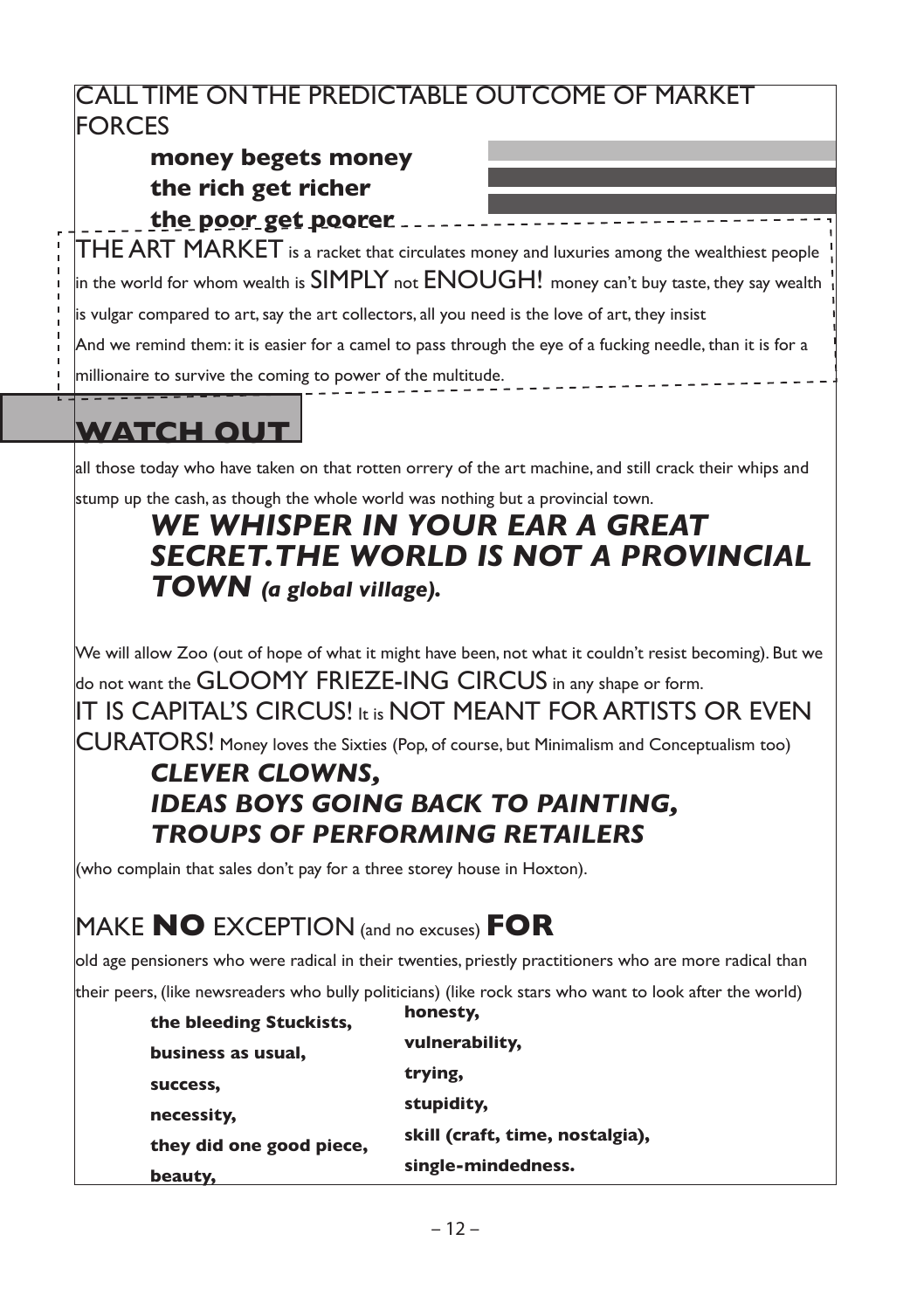#### **LET'S BUILD** SOMETHING! LET'S BUILD new oceans that deserve our SHIPS! **LET'S BUILD** Blue, Green and Red SEAS all around the PORCELAIN CREAM sky.

with crushed ice clouds.

## LET'S BUILD THE IMPOSSIBLE.

THE IMPOSSIBLE is the only thing worth building! **LET'S BUILD** another world, but one that looks FOOLISH today SIMPLY BECAUSE IT IS NOT POSSIBLE, not FEASIBLE. against SENSE, NOT ON THE CARDS.

S BUILD the vast planetary abstraction of the SOCIAL. LET'S BUILD UP THE ARABS OF THE AMERICAS.

EVERY ISLAND MUST BE BREACHED WITH THE SAVAGE WAVES. **BUILD** OPEN PORTS EVERYWHERE.

PORTS have to be transformed from points of control for the circulation of people and goods into RESTLESS MACHINES of encounter

> instability care hospitality perseverance not giving up multiplication

storms coffee houses wifi heavy chaos of contingency steep walls of handbills town made of publishing

**BUILD** the MACHINES that work the little words across clean liquid space, in

beelines.

**BUILD** the great PORTS of words, images and acts

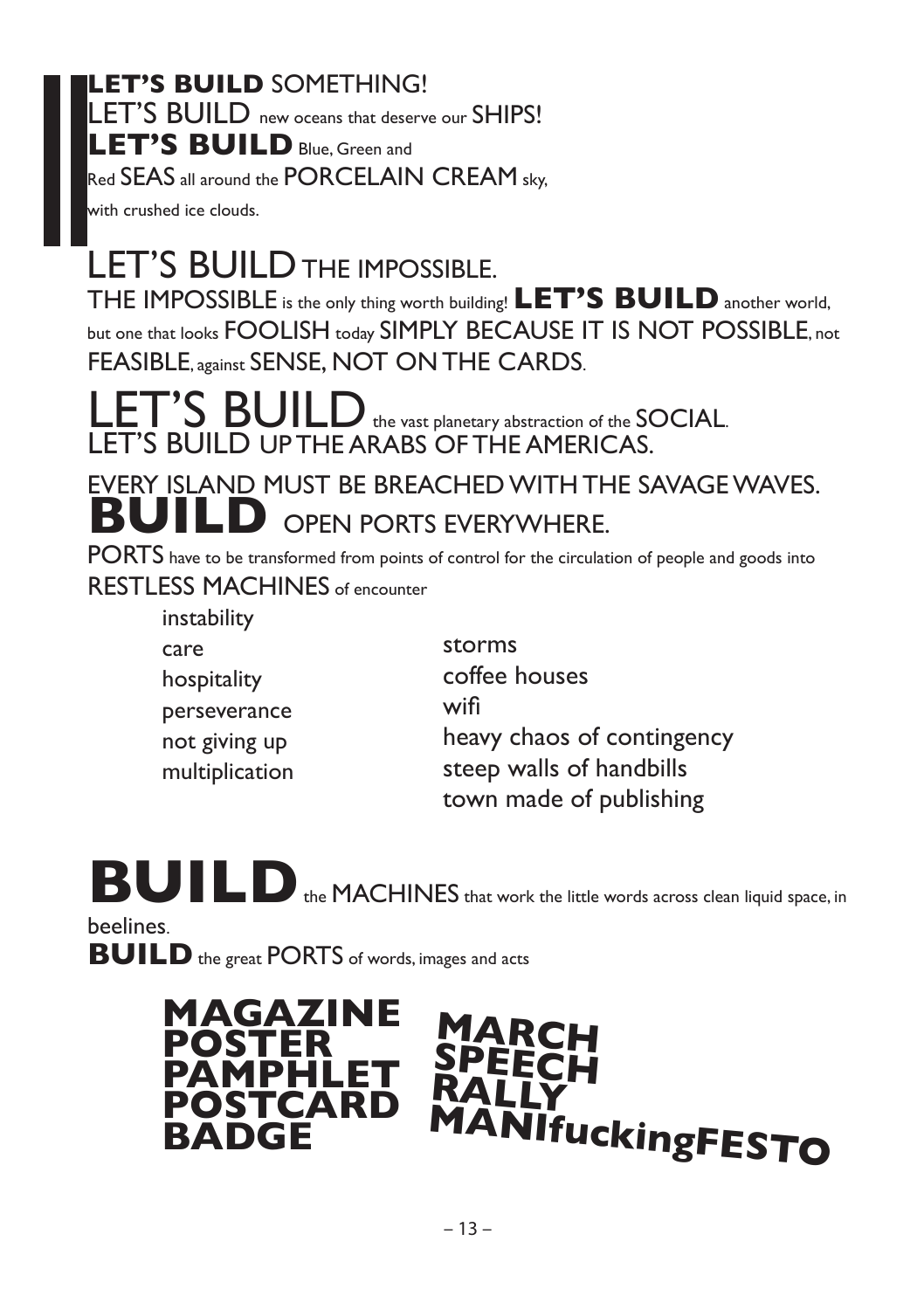#### LET'S **BUILD** A NEW ART,

no longer shaped, steered and driven by money and power but according to the new world built by the multitude and the unmanageable multitude of monstrous artists.

#### LET'S **BUILD**

- *•all the prerequisites of independence*
- *•an ever expanding socialized autonomy*
- *•the infrastructure of critique*
- *•a sustainable dissensus*
- *•counter-hegemonic institutions*
- *•knowledges based on counter-factual truths*

# **LET'S BUILD**

an artworld in the image of the *HAIRDRESSER.*

the hairdresser attacks THE WAY THINGS ARE

the hairdresser ploughs through facts with THE NOT-YET

the hairdresser scours reality with alternatives

the hairdresser makes systematic mercenary war on WHAT IN FACT IS

this is why even the most perfectionist hairdresser is ultimately on the side of WILDNESS.

the hairdresser trims individualistic and indisciplined growths Into UNIFIED PLANNED

#### WHOLES and TRUTH BEARING EVENTS.

the hairdresser an artworld in the image of all THE SHOCK TROOPS OF CHANGE (or SELF-TRANSFORMATION). EXPERTS ARE NOT REOUIRED in the global process of correcting the grotesque anachronisms of our artworld's physique.

#### LET'S **BUILD** THE ALTERGLOBAL ART MACHINE

The local and the national are not cures for globalization but perfectly designed to submit to it's overarching powers.

The only hope for ALTERGLOBAL ART lies in the self-organized and self-managed ARTISTS in SUPRANATIONAL encounters, institutions and bodies which can genuinely rival the ART FAIRS, BIENNIALS, and all the other forces of art's globalization.

We must be **SWIFT** for this solemn break with globalization will be met by all the insiders and beneficiaries with the wisdom of laughter. While they laugh, we will act and organize and plot their miserable downfall.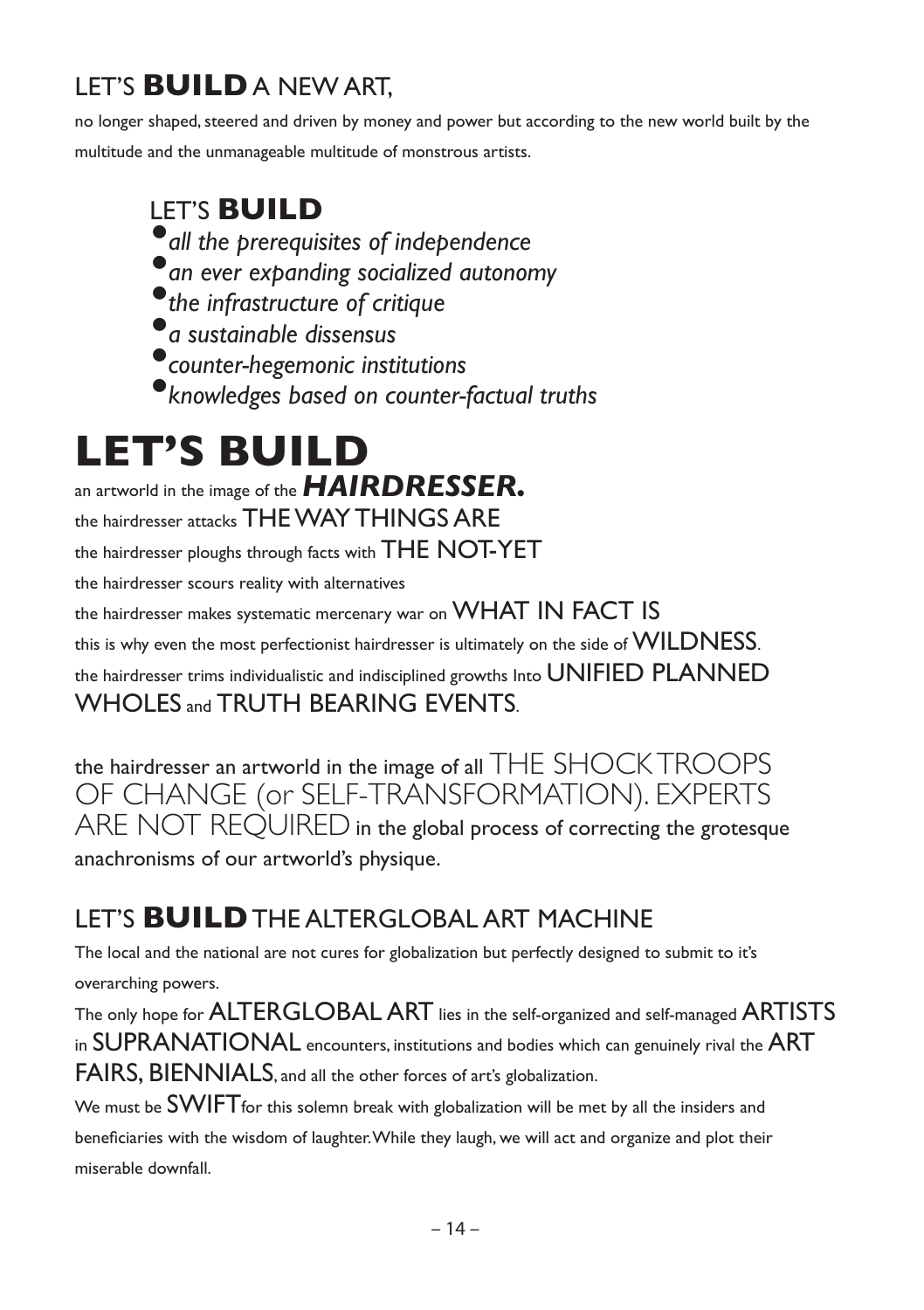#### We must **BUILD** OUR INDEPENDENCE from SCRATCH learning from bitter

experience not the rhetoric of critique

WE MUST GROW a billion NEW EYES

that show new vistas with their

SHARED VISION and MAGNIFIED STRENGTH.

**BUILD** the militant biennial without the CURATOR built round the **ARTIST.** 

**BUILD** the monstrous unmanageable independence of THE MULTITUDE OF ARTISTS.

**BUILD** the dissensual, alter-universalizing ALTERGLOBAL FORCE.

**BUILD** specific concrete social mini temporary counter-public alterglobal contexts for art, not abstract generic postcolonial gestures.

**BUILD** NETWORKS of VITALITY

(dozens to the square inch)

BUILD uncommercializeable PRACTICES (above all, organize supranational practices that have no need of managers, biennials and art fairs).

BUILD new supranational cities of OPINION FORMATION (publish! publish! publish!).

#### **BUILD** UP COMBATIVENESS in bands of GREAT ANTIHUMAN MILITANTS egging each other on with DEPTHS OF violent ELEGANCE.

Pete Seeger said the civil rights movement would need a lot of songs. Let's write the BALLADS of our own PREHISTORIC ALTERGLOBALISM. Songs, by all means, but ballads are needed in every imaginable cultural and political format. We will not reject the rebellious adolescent or the hopeless protest.

HARNESS the GREAT FLOOD OF LIFE pouring out through the holes punched into the world by the of wound of 1989. Also the bitter stream of the credit crunch. If we build on real, specific, concrete struggles we will have  $S$  MAYING  $\mathsf{POWER}$ , like a cat.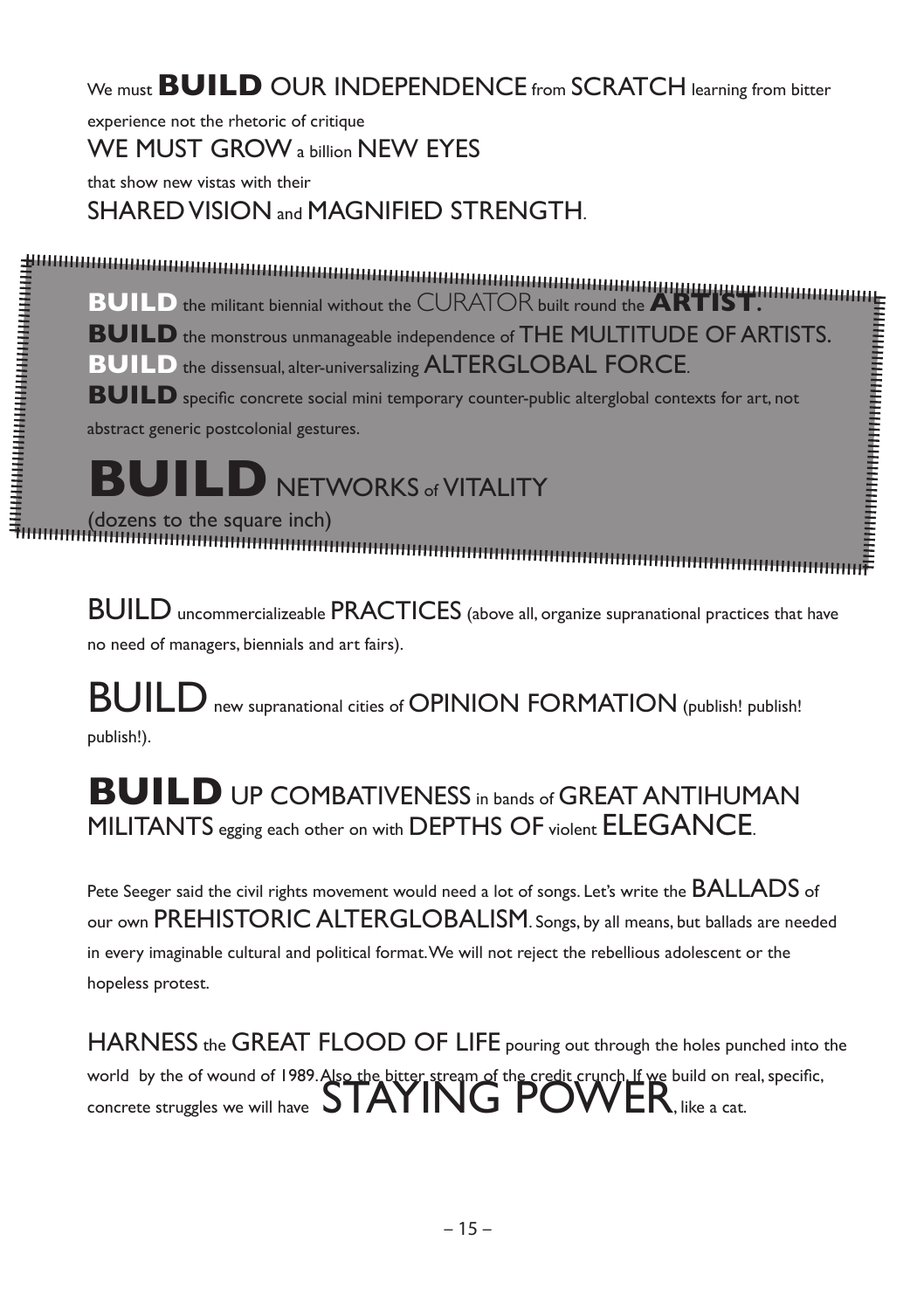# **DEMOLISH BUILD DEMOLISH BUILD BEMOLISH BUILD**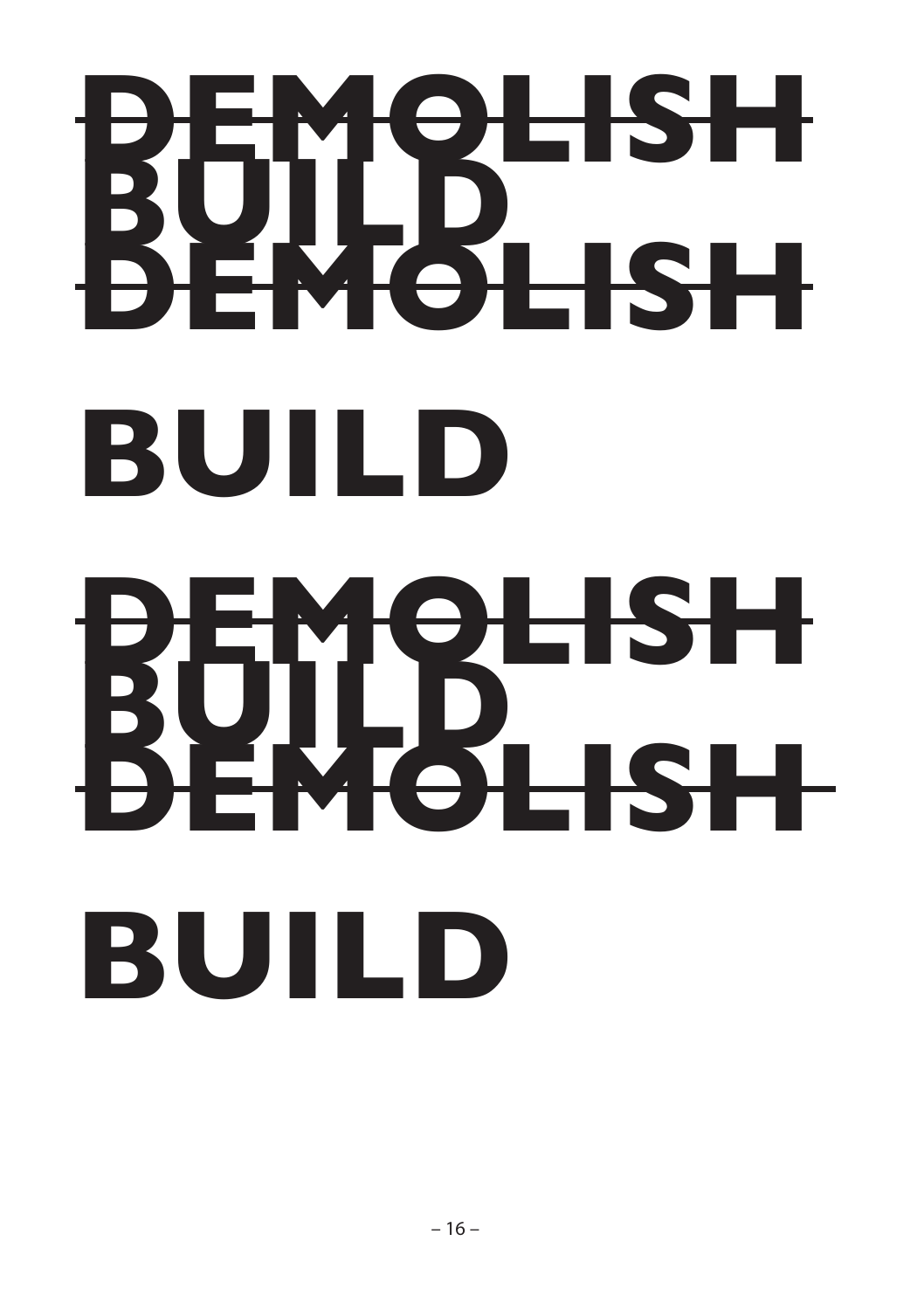# MANIFESTO

# **I.**

- 1. Beyond action and reaction we would establish countless great alterglobal independent platforms for collective opinion formation and collective action.
- We start from statements of intent toward the collective self-organization of artists. We begin **2.** with a period of campaigning and recruitment. Soon we will be issuing collective statements of will to build a world in the image of the multitude. We will not pass quickly over the 'stage' of setting up violent structures of adolescent resentment but will hold our stupid anger close to our hearts even when we have developed a new knowledge of ourselves and our world. We act collectively only by seeing ourselves caught between these two extremes. We discharge ourselves on both sides. We fight first on one side, then on the other, but always for the SAME cause, which is the unmanageable, monstrous independence of the multitude of artists in cahoots with the multitude itself.
- Mercenaries were always the worst artists. We are more primitive than mercenaries and more **3.** sophisticated too. Mercenaries belong to the modern world of global capitalism, but we will build the alterglobal world.
- **4.** Our cause is neither to defend nor abolish art. One of the things artists do is to take sides within art. We don't want to preserve it all or get rid of it all. We want to change it all by advocating only some of it. We set art at art's throat. Stir up Civil War among peaceful artists. We only want beauty if it has fought like critique. We only want critique if it can compel us like a thing of beauty. We make art with the hope that it will grip others like hands that grab other hands, clenched together, locked in action. Art that breathes so heavily it feels like it is about to burst, like your lungs after a run or during an outburst of laughter, bringing the unexpected to the surface like a bomb.

## **II.**

- The nation-state is dead on its feet. We will not rely on the nation-state to guarantee our **1.** democratic will. Anyone who complains about the outrageous power of one nation or who seeks to defend and preserve the values of another has corpses in their thin lipped mouths.
- Every politics of identity based on blood, skin, nationality or race (either racist or counter-**2.** racist) belongs in the graveyard with the bones, ghosts and vampyres:— these phenomena give politics today a peculiar distinction in the worst sense, within history. This is why identity politics produces such successful artists in our bureaucratic times. This is also the reason why a movement of the multitude of artists towards art and politics can burst up now, from this lump of compressed life, with more force than at any other time.
- To believe that it is necessary for or conducive to radical or advanced art, to be participatory, **3.**inclusive and address the needs of its public or to "improve" life, for instance—make architecture, clothing, seating, civic space, educational experiences, or lunch, with more visual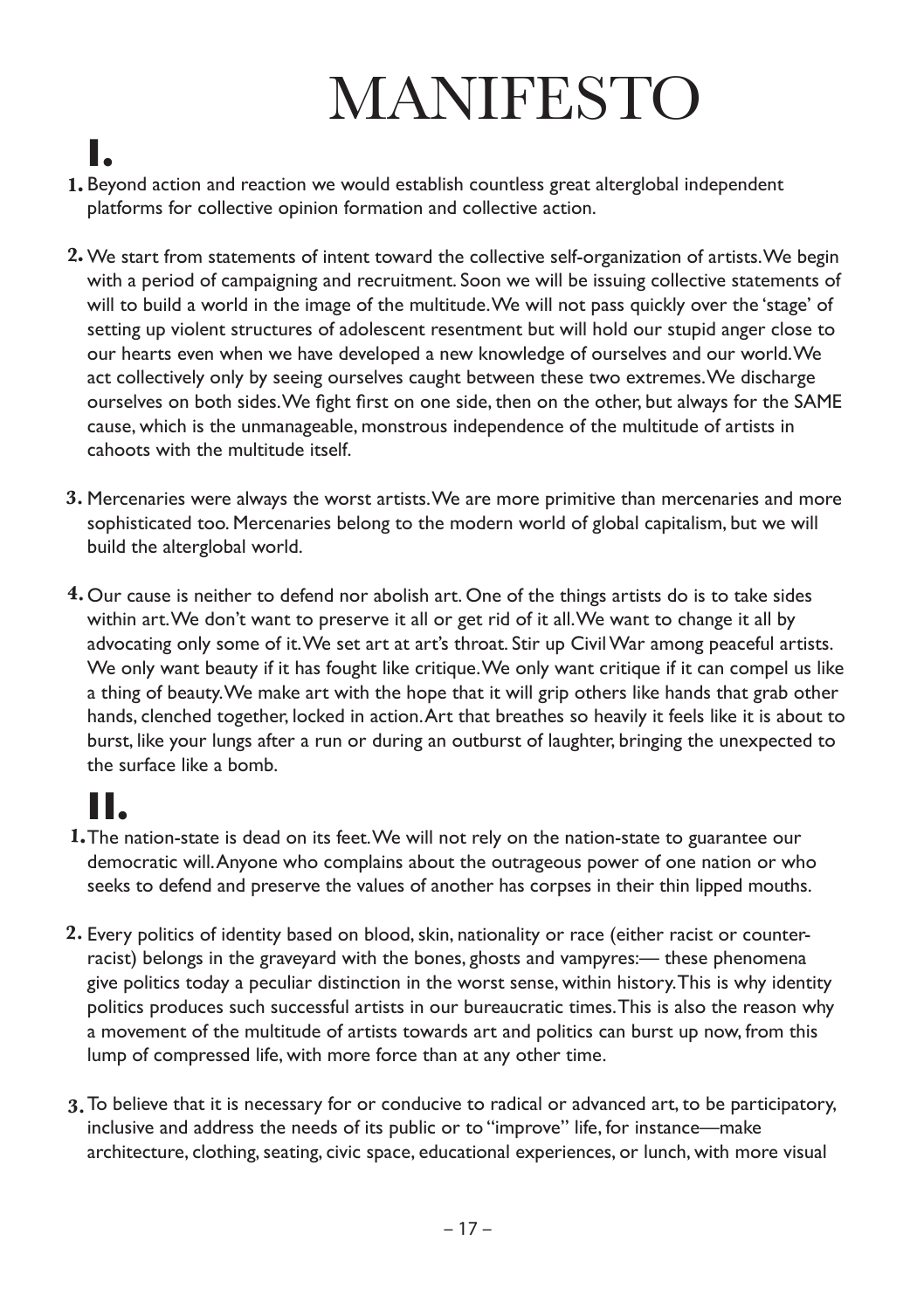care or better design, is absurd. Art is militant only if it is permanently primitive. In a dissensual state of imperfection, discord, etc., it finds the same stimulus as in political struggle. The artist of the modern movement is savage (in no sense the advanced, perfected, democratic, avantgarde individual of the market's limited imagination).

As the cutbacks and rigours of the credit crunch, (when the multitude is punished for the **4.** failures and mismanagement of the economy that subjects them to poverty), produces that extraordinary clarity of feeling and intelligence we associate with the revolution; so now is just the most favourable time for the appearance of a great overhaul of art.

## **III.**

- We have made it quite clear that there is nothing nationalistic or picturesquely postcolonial **1.** about our contentions.
- But there is violent boredom with that Imperialism-lite that issues from New York and **2.**  California, carrying with it the mandatory abasement of the miserable "intellectual" before its cosmopolitan sentimentality, and which, backed by unfathomable wealth and power, prevails in so many quarters.
- Just as we believe that art must be militantly out of step with its time, so we insist that what is **3.** actual and necessary for the current situation, is ineffectual and unactual in the world we aim to build.
- Geniuses have disappeared from the artworld (despite foolish attempts to revive them **4.** as celebrities) and the expressive individual languishes in art schools as a remnant of lost innocence. But mysticism on the one hand, and gladiatorial instincts, aggression and asceticism on the other, will always reassert themselves under the conditions of globalized market forces, dividing the world into two peoples, the haves and the havenots. This enormous, jangling, journalistic, fairy desert of global spectacle serves the market as originality did in more economically primitive times.
- The alterglobal character of art, however, is based on a sea-change. The particular qualities **5.** and characteristics that a sea-change always engenders in artists and the multitude are those that are, among the many possibilities of our destiny, the most fundamentally monstrous and militant. That unexpected universality as well, found in the most completely savage artists, is due to this.

# **IV.**

- 1. We assert that the art for the multitude, then, must be a stubborn flower. And we have implied what we believe should be the specific nature of the art destined to grow up in this alterglobal world-to-come. But we offer no models of practice, no quick-fixes, no standardized solutions. Alterglobalism will be fiercely divergent or it will be nothing!
- It is not a question of the characterless eclectic managerial climate around us. Were that so, **2.** the complication of the savage, dramatic monstrous growth, the vastness of the multitude,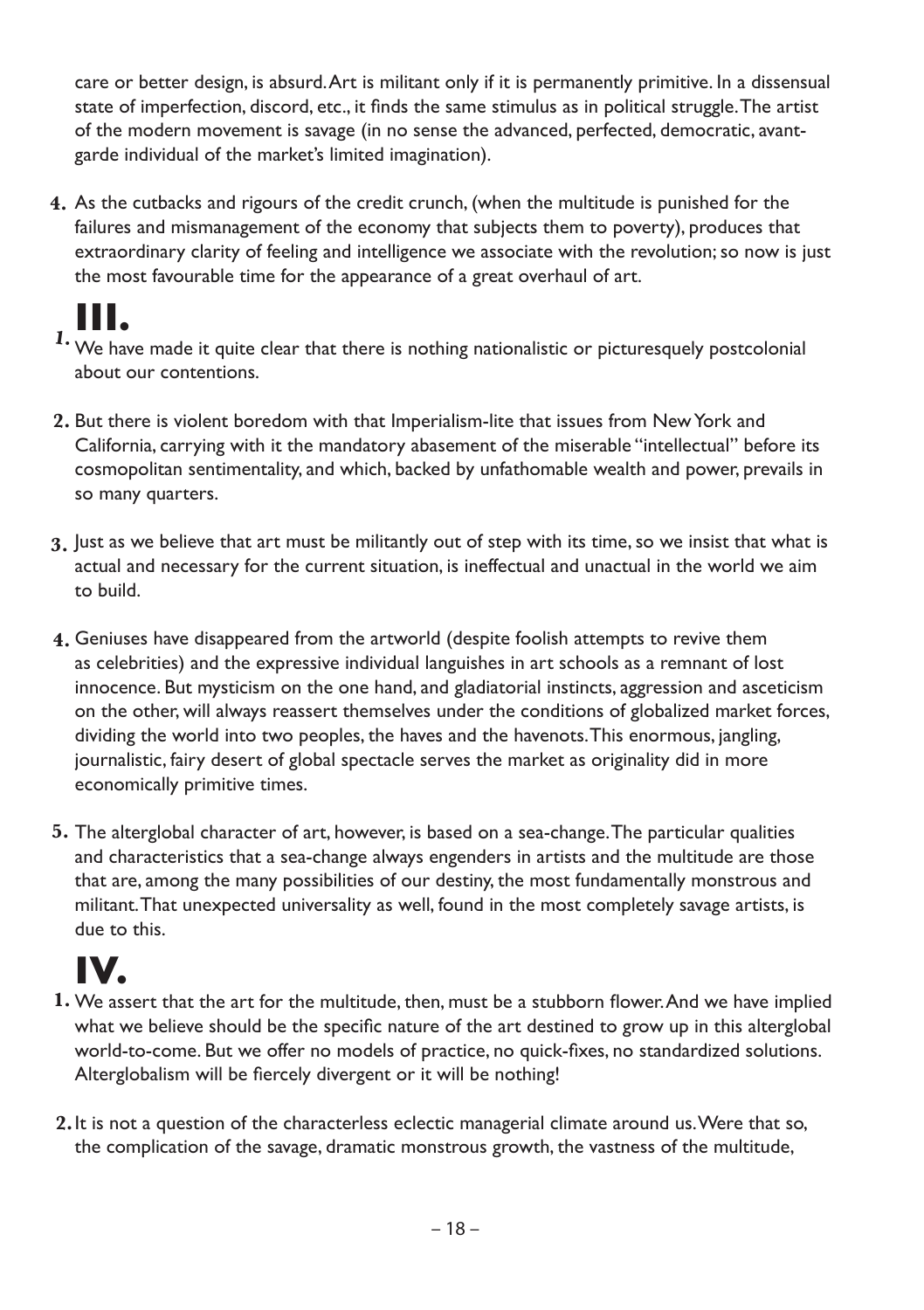would not be for us. But our militancy, and the Collective Will that that presupposes, face to face with our collective needs, will fundamentally change the direction of the contemporary world, which has reared up nothing but filtering systems for converting every difference into something exchangeable. The alterglobal, on the contrary, will explode in monstrous unmanageable growths, with wilder intricacies than those of nature or the market.

## **V.**

- 1. We bring forward this clearly spelled out manifesto, before further defining the character of this necessary alterglobal art. At the freest and most vigorous period of world history, the one to come, we will eliminate identity and the identical along with its unshakeable shadow, the exchangeable. Individualism is very much the cousin of commodification in art. Just as the liberalization of markets produces ever greater monopolization, we can see that globalization and uniformity, together, established one artworld that must be demolished.
- The globalization of art has spread a brand of mysticism, madness and nihilism peculiar to **2.** the market, and brought equal quantities of mystery and reason together, as inexplicable as money. Alterglobal art, on the contrary, is a phenomenon caused by the irresistible and sudden pouring of barbarism into culture. It is intelligence electrified by a flood of naivety. It is chaos invading every concept and bursting them like nitrogen. It is events punching holes in knowledge.
- Alterglobal art is the birthright of all. Any great sea-change in art will partake of this insidious **3.** and volcanic chaos. No great militant art need be ashamed to share some glory with the multitude, tomorrow it may be our day, and then it will be the wealthy who need to be ashamed of themselves. But we will never be sidetracked, any more than we will be bought off, not even the most catholic and subtle of us!

# **VI**.

- The shape of the global artworld is due almost entirely to market forces,—its uniform **1.** appearance and its lacklustre spirit. No longer is it machinery, trains and steam-ships that distinguish our time, and no longer is the artworld distinguished by avantgardism, technologism and nationalism. Looking for models of successful accommodation to the market, art has imitated fashion, graphic design, architecture, product design and cinema, with the result that instrumentalization has taken hold of art in the same way that it has everywhere else. But busy with this love affair with all kinds of merchandise, the artworld has been the last to endorse the value of the dregs of humanity as a monstrous counter force.
- The multitude is the greatest force of world history. It sweeps away the doctrines of a narrow **2.**and pedantic economic realism at one stroke. By sheer inventiveness, too, the multitude, spread all over the earth, will bring the hemispheres together in diversity not uniformity. It cannot be overstated that the complexity of the multitude, dramatic unmanageable growths of artists included, must be retained in order for the vastness of the alterglobal promise not be abandoned like the utopian visions of the past. For, in the forms of fiction, theories, new and vaster movies, plans and blueprints, we have all that, everywhere, around us.